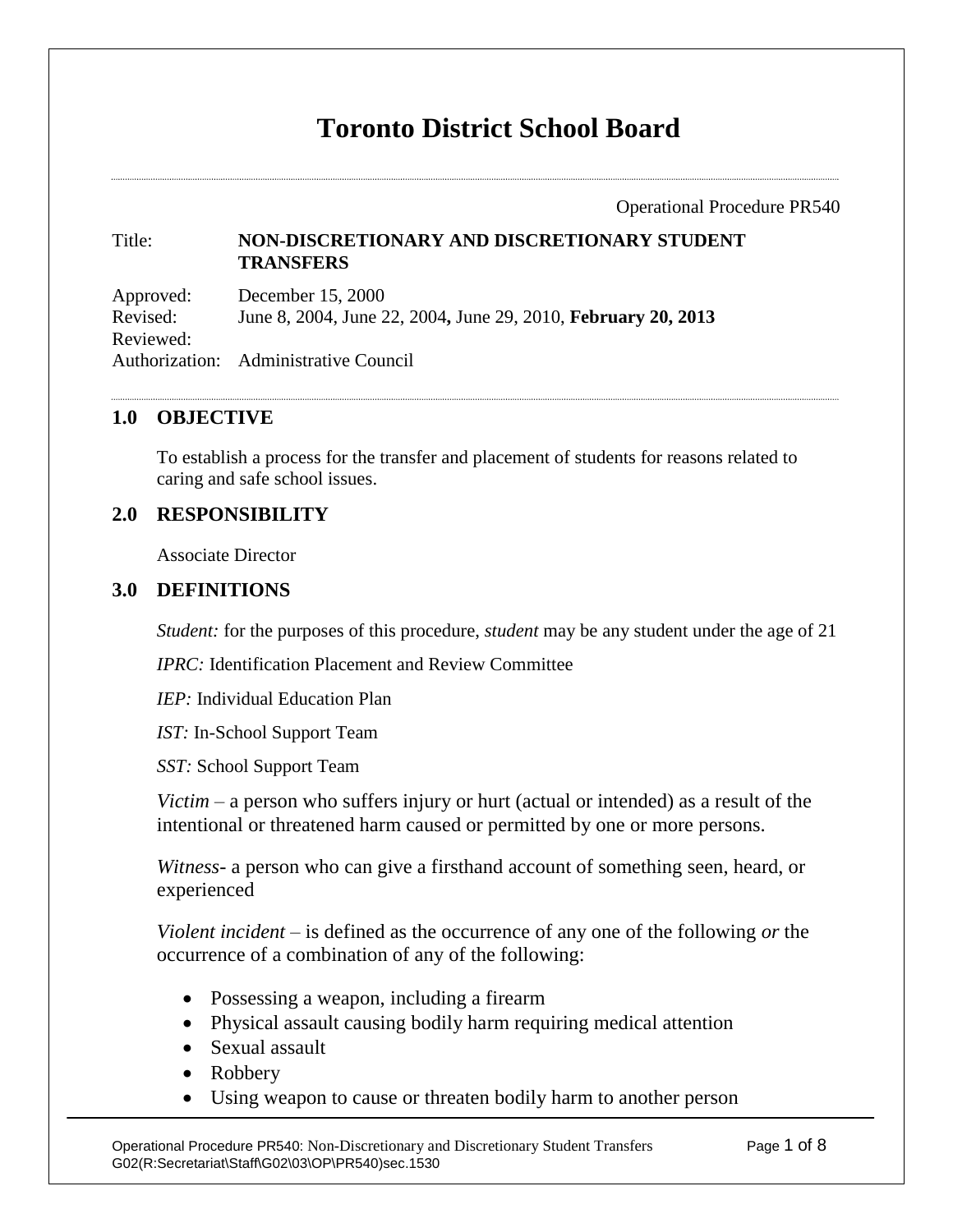- Extortion
- Hate/bias motivated occurrences

*School Climate –* the environment, values and relationships found within a school. A positive school climate exists when all members of the school community feel safe, included, accepted and actively promotes positive behaviours and interactions. Equity, inclusion and respect are critical components embedded in the learning environment.

# **4.0 PROCEDURES**

#### Types of Transfers

There are two types of transfers that impact the caring and safe learning environments of both students and the community. These include Non-Discretionary Student Transfers (see Part 4A) and Discretionary Student Transfers (see Part 4B). Non-Discretionary Student Transfers are the responsibility of the Caring and Safe Schools Office. Discretionary Student Transfers are the responsibility of school administrators.

#### Non-Discretionary Student Transfers

- (a) After appropriate consultation with the student and their family the transfer placement decisions rest with the Caring and Safe Schools Office and not with the Principal of the sending or receiving school
- (b) Transfers will be tracked by the Caring and Safe Schools Office to ensure appropriate placements for the students
- (c) Transfers will be tracked school by school to ensure consistency of factors considered
- (d) Staff will take into consideration each student's academic and non-academic needs
- (e) All students will be welcomed into the receiving school at an intake meeting

### **PART 4A: Non-Discretionary Student Transfers Caring and Safe Schools Office)**

- 4.1. Criteria for Non-Discretionary Student Transfers:
	- (a) Students who are expelled from their school only
	- (b) Students who are returning from an expulsion of all schools of the board and still pose an unacceptable safety risk or who have court/probation conditions not to return to the school. This decision is made by the school Principal in consultation with the Superintendent of Education and the Caring and Safe Schools Area Administrator
	- (c) Students who have Police or Court imposed conditions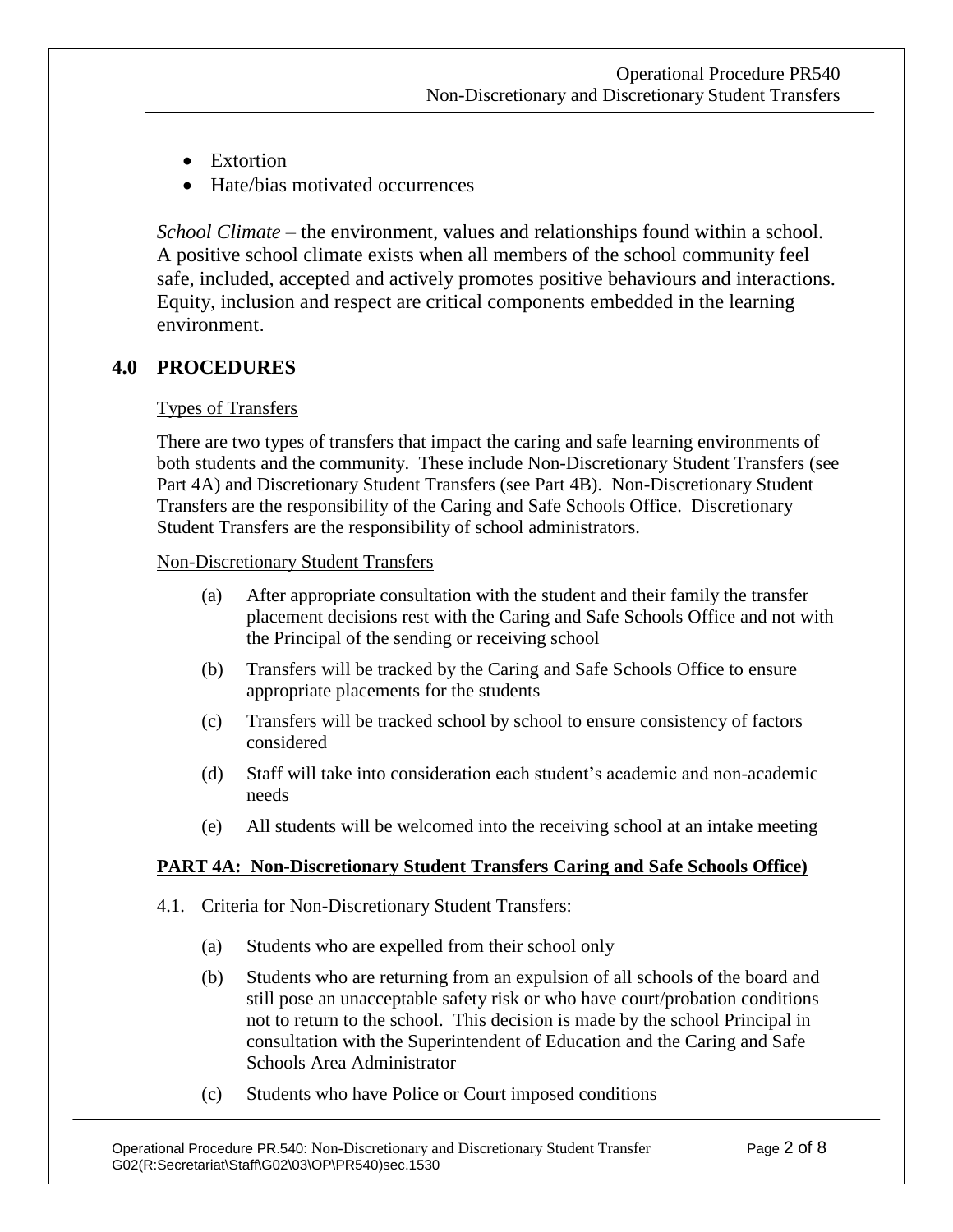- (d) Students who for specific reasons may have been issued a refusal to admit from their school (s.265,(1)(m) non-special education students)
- (e) Students who require a transfer under operational procedure PR608

Note: School Administrators will not encourage police or the judiciary to impose conditions on a student that would require the student to be transferred from their home school.

#### 4.2. Procedure for Non-Discretionary Student Transfers

- (a) These procedures apply to all schools (semestered and non-semestered) and programs.
- (b) A student who is placed through a non-discretionary transfer can return to his/her original school when the conditions that led to the transfer are no longer in effect, provided that the student's return does not create an unacceptable risk to the safety of any person in the school. This decision is made by the school Principal in consultation with the Superintendent of Education and the Caring and Safe Schools Administrator. Re-admission would occur at the next registration point.
- (c) For a student who is placed as a Non-Discretionary Student Transfer the optional attendance policy, regarding closed or limited schools, does not apply.
- (d) Should a Non-Discretionary Student Transfer impact on a secondary school/program's ability to be compliant with class size cap provisions, (i.e. going over class size cap after October 31 and March 15), principals must contact the appropriate secondary staffing officer for guidance.
- (e) A preliminary contact (e-mail, phone call, school visit) will be made to the receiving school prior to the placement of a student through a Non-Discretionary Student Transfer. An information package will follow. (See (h) below)
- (f) An intake meeting will occur at the receiving school before the student is placed. The student's OSR should be in the possession of the receiving school and available for consultation at the meeting. Parties in attendance will include: the student and parent/guardian; necessary receiving school staff; Caring and Safe School staff; and any other persons deemed appropriate by any of the parties listed above. (See (h) below)
- (g) The transfer must be recorded for tracking purposes on the Non-Discretionary Student Transfer Form that is completed by the Caring and Safe Schools Office. (Form 540A, signed off at the intake meeting by all parties, copies sent and filed as indicated on the form)
- (h) The principal shall inform appropriate school staff about the student and his or her history of aggressive or violent behaviour and take appropriate safety measures and advise the staff that they must treat any information about this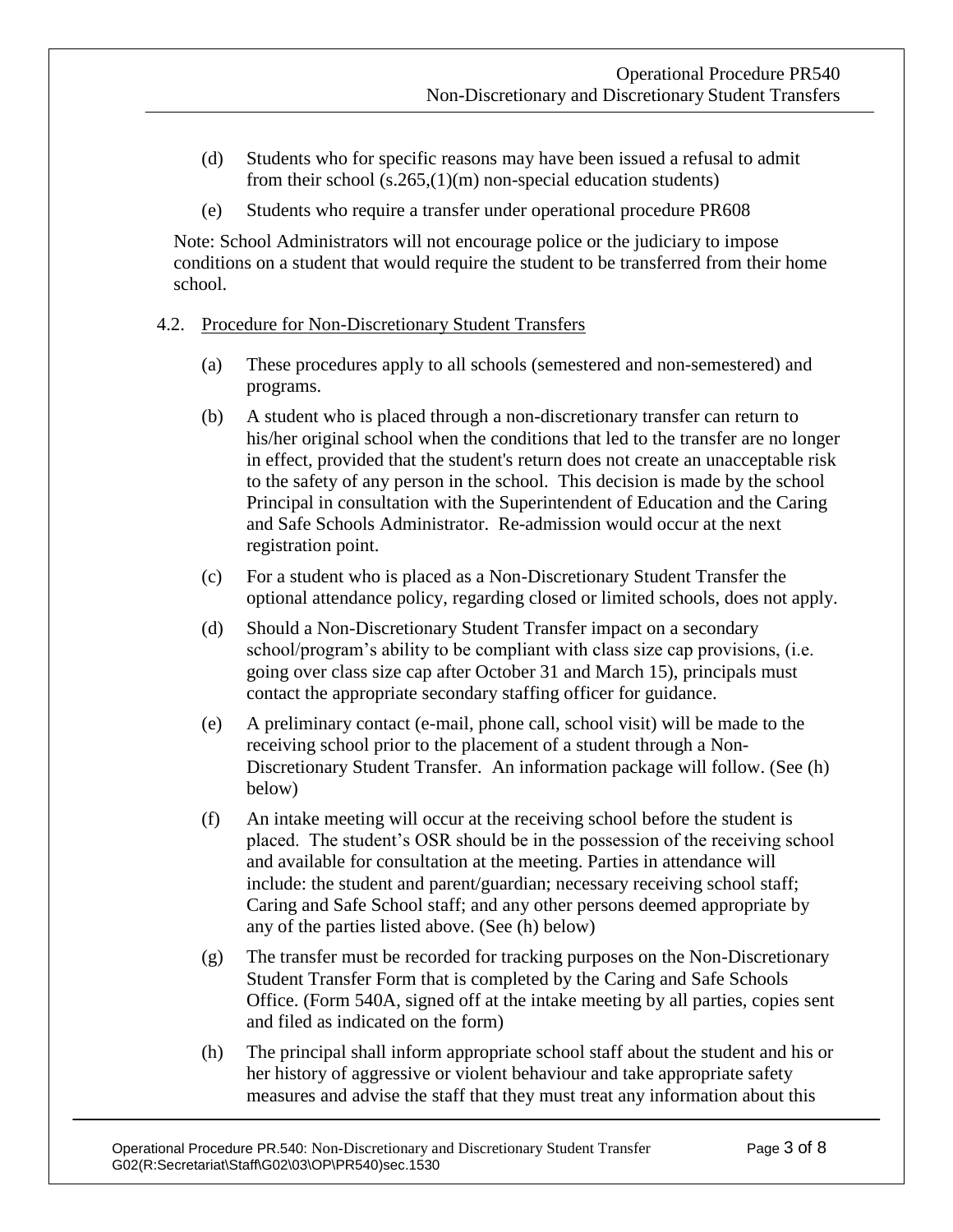student and the incident(s) disclosed at the meeting as confidential (as per the Occupational Health and Safety Act).

- (i) Students identified through the IPRC process will be offered placements by the appropriate special education co-ordinator in consultation with the area Caring and Safe Schools office. There is consultation with special education staff for IPRC'd students (sharing of IPRC, IEP, Safety Plan, etc… should occur prior to or at the intake meeting).
- (j) The receiving school will become the home school. If a student wishes to return to the original sending school please refer to 1(b) above in this procedure.
- (k) The receiving school shall make every attempt to match the student's timetable; however, the student will have to enroll in whatever classes are available if the timetable cannot be matched.
- (l) The receiving school should make arrangements to have the student brought forward to an IST/SST meeting to ensure that the student's strengths and needs are being met (see School Support Manual – IST Outcomes page and form PR540C Non-discretionary Transfer checklist)
- (m) The receiving school should inform the Caring and Safe Schools Area Administrator if there are any serious disciplinary or attendance issues during the initial period of transition (6 weeks).
- (n) The receiving school may request a review of a Non-Discretionary Student Transfer during the transition period of six weeks. A review of a Non-Discretionary Student Transfer will occur only after a meeting with the parent/guardian/adult student to discuss the issues that may lead to a review of the transfer. This review meeting will include a representative from the Caring and Safe Schools area office and staff from other departments as needed. The intention of this review meeting is to look at the prevention and intervention strategies that have been used with the student and to set out the next steps to further facilitate the transition.
- (o) Schools cannot demit a student of legal school age who has been through a Non-Discretionary Student Transfer. The receiving school (now home school) is required to develop a transition plan to either re-enrol the student at the next registration point, or to arrange an alternative educational placement.

**Note:** Students who wish to participate in co-curricular and/or after-school activities at the school should not be granted permission to return to the sending school for a co-curricular and/or after school activity without the permission of the sending school administration. Student athletes must meet league eligibility (elementary or secondary) and any legal requirements.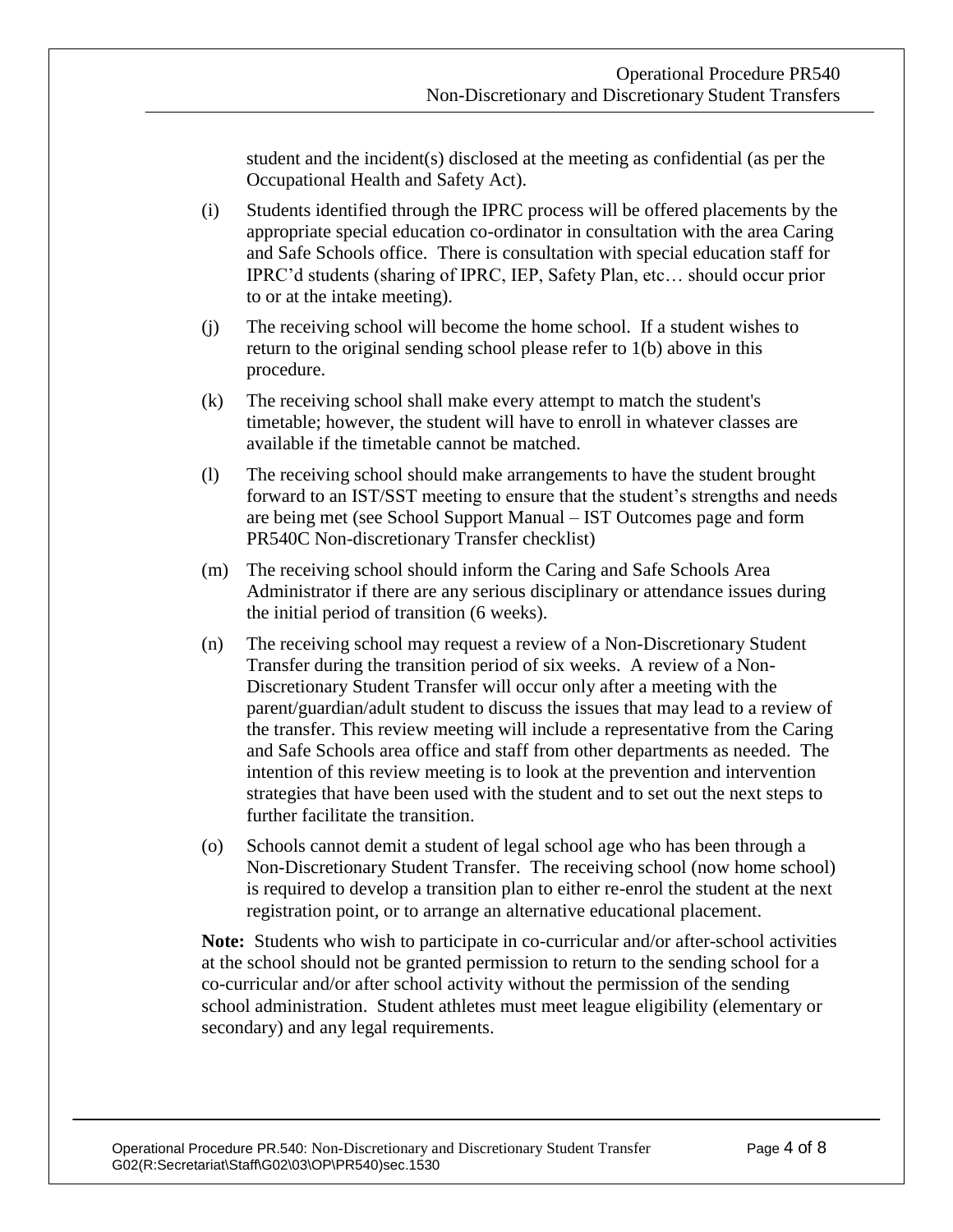### **PART 4B: Discretionary Student Transfers (Placed by School Administrator)**

#### 4.3. Criteria for Discretionary Student Transfers

- (a) Students involved in incidents that require a compassionate transfer
- (b) Students involved in serious incidents off-school property where there are no disciplinary consequences from the school or legal conditions not to return to school
- (c) Students (victim or aggressor) involved in incidents in which their continued presence in the school may create a potentially unsafe situation

#### 4.4. Procedure for Discretionary Student Transfers

- (a) It is the responsibility of the home school to find a suitable transfer placement for the student.
- (b) The sending school would advise the receiving school of the student's behaviour, academic and attendance history, including Special Education identification and/or programming.
- (c) Students identified through the IPRC process will be offered placements in consultation with Special Education (sharing of IPRC, IEP, Safety Plan etc…. should occur prior to or at the intake meeting).
- (d) The Discretionary Student Transfer Form shall be completed and placed in the OSR. (Form 540B, signed off at the intake meeting by all parties, copies sent and filed as indicated on the form).
- (e) The OSR should be in the possession of the receiving school prior to an intake meeting. The principal of the receiving school should inform appropriate school staff about the student and his or her history of aggressive or violent behaviour and take appropriate safety measures.
- (f) An intake meeting will occur at the receiving school before the student is placed. The student's OSR should be in the possession of the receiving school and available for consultation at the meeting. Parties in attendance will include: the student and parent/guardian; necessary receiving school staff; and any other persons deemed appropriate by any of the parties listed above. (See (i) below)
- (g) The receiving school will become the home school.
- (h) The receiving school shall attempt to match the student's timetable; however, the student will have to enroll in whatever classes are available**.**
- (i) The principal shall inform appropriate school staff about the student and his or her history of aggressive or violent behaviour and take appropriate safety measures and advise the staff that they must treat any information about this student and the incident(s) disclosed at the meeting as confidential (as per the Occupational Health and Safety Act)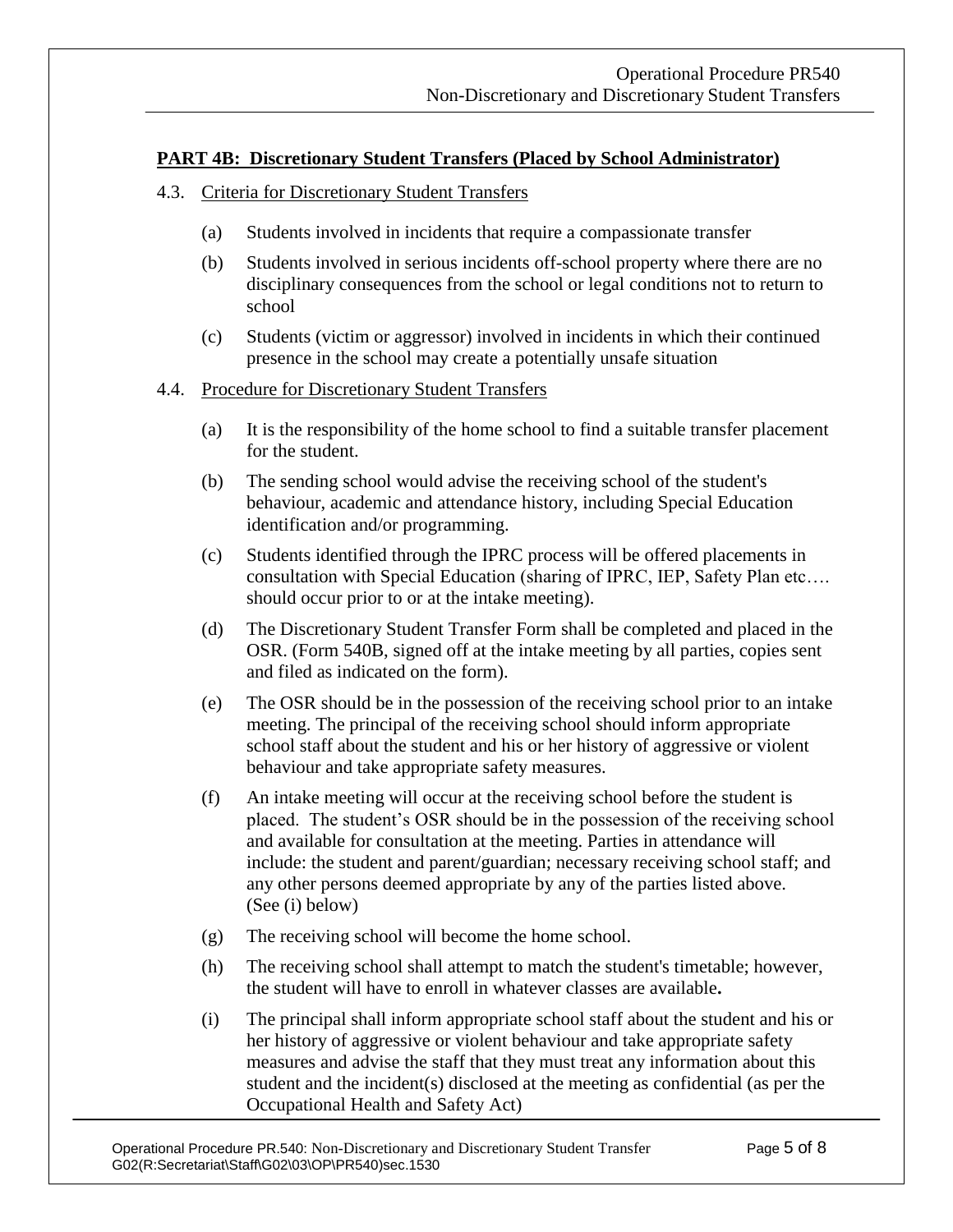- (j) The receiving school should inform the sending school if there are any serious disciplinary or attendance issues during the initial period of transition (6 weeks).
- (k) The receiving school may request a review of a Discretionary Student Transfer during the initial transition period of six weeks. A review of a Discretionary Student Transfer will occur only after a meeting with the parent/guardian/adult student to discuss the issues that may lead to a review of the transfer. This review meeting may include representatives from the sending school and other TDSB personnel if needed. The intention of this review meeting is to look at the prevention and intervention strategies that have been used with the student and to set out the next steps to further facilitate the transition.
- (l) Schools cannot demit a student of legal school age who has been through a Non-Discretionary Student Transfer. The receiving school (now home school) is required to develop a transition plan to either re-enrol the student at the next registration point, or to arrange an alternative educational placement.

**Note:** Students who wish to participate in co-curricular and/or after-school activities at the school should not be granted permission to return to the sending school for a co-curricular and/or after school activity without the permission of the sending school administration. Student athletes must meet league eligibility (elementary or secondary) and any legal requirements.

### **PART 4C: Students with a Right to Attend their Home School**

It is the responsibility of the Home School to register and provide a timetable to the following categories of students (if you have concerns the Caring and Safe Schools Area Office shall be consulted regarding placement decisions):

- (a) Students who are returning from custody.
- (b) Students who have Youth Criminal Justice Extra Judicial Measures with a long-term suspension.
- (c) Students returning from a Section Program.
- (d) Students under the age of twelve involved in incidents in which their continued presence in the school may create a potentially unsafe situation.
- (e) Students who are returning from an expulsion of all schools of the Board and who do not present an unacceptable safety risk and who do not have court conditions preventing them from returning to the school.
- (f) Students who are victims and or witnesses to a violent incident.

#### **The above, notwithstanding, the Board recognizes that all students have a right to feel safe and cared for at their home school.**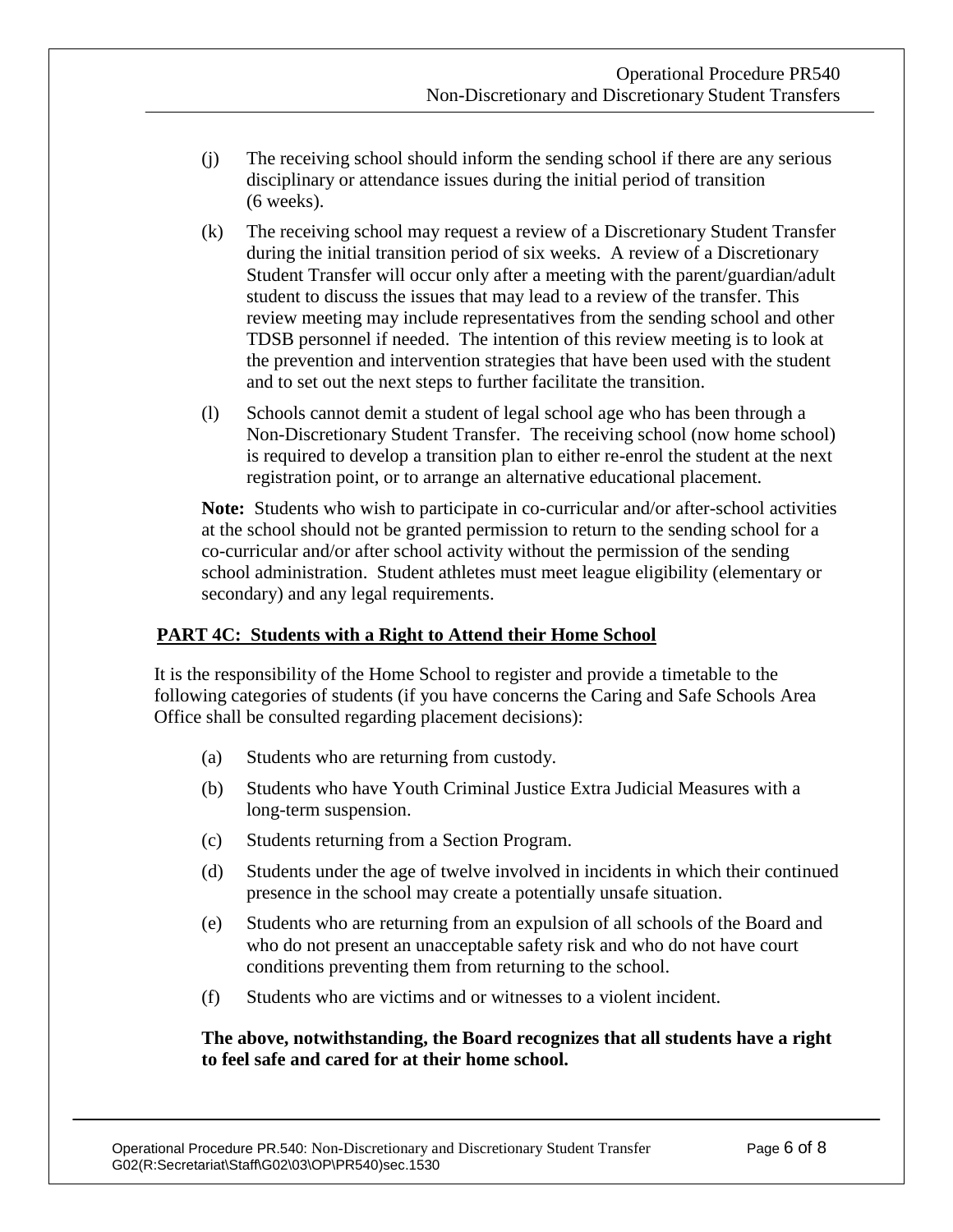#### **PART 4D: Students involved in a violent incident**

- a) In every violent incident related to school climate the principal shall determine whether victim(s) and/or witness(es) are present in the school.
- b) In consultation with Caring and Safe Schools staff, the appropriate Superintendent of Education and the appropriate Chief of Social Work, the Principal shall ensure that:
	- students involved in a violent incident shall be separated and any required care and medical or other attention shall be provided;
	- students' parents involved in a violent incident shall be contacted in compliance with the Police/School Board Protocol;
	- all students involved in a violent incident when appropriate are referred for counselling and/or support;
	- students involved in a violent incident are interviewed as part of the investigation process and that a determination about school discipline is made;
	- student victims and student witnesses involved in a violent incident, shall remain separated from the person who caused the harm. In making this decision the principal shall consider:
		- i. whether there are any criminal charges and/or conditions preventing the students involved in the violent incident from being together;
		- ii. whether there are any intellectual or emotional conditions existing that would prevent the students involved in the violent incident from being together;
		- iii. whether a restorative process can be applied to negate a possible transfer in relation to a violent incident;
		- iv. any requests made by the parents of the victim/guardians or witnesses;
		- v. any requests made by any of the students involved in the violent incident;
	- Students involved in a violent incident who will be transferred will be done so in accordance with this procedure.

# **5.0 REFERENCE DOCUMENTS**

Forms

PR540A: Non-Discretionary Transfer Information PR540B: Discretionary Transfer Information PR540C: Non-Discretionary Student Transfer Checklist